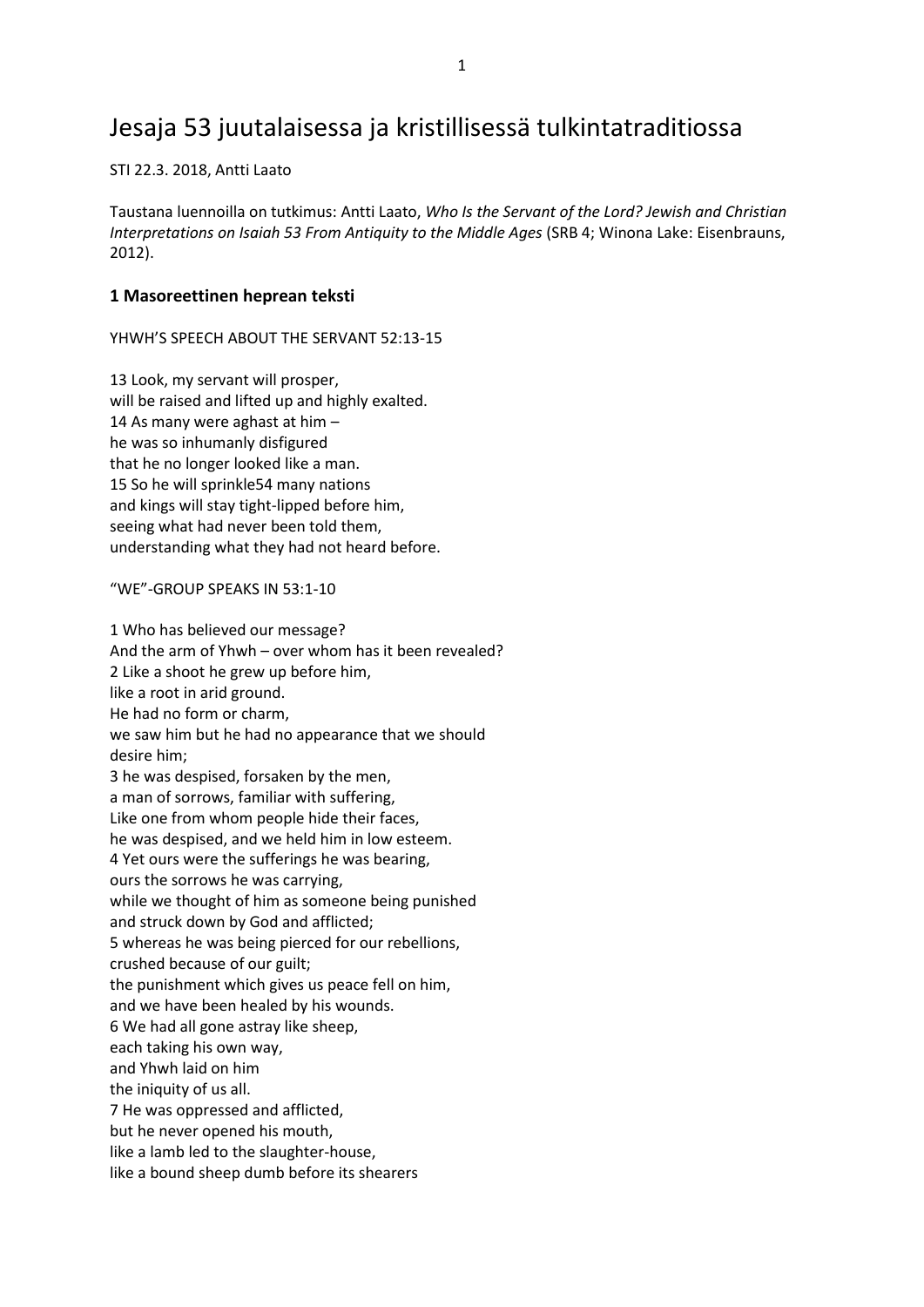he never opened his mouth. 8 Without restraint and without justice he was taken away, yet who of his generation considered it? For he was cut off from the land of the living, for the rebellions of his people he was stricken. 9 He was given a grave with the wicked, and his tomb is with the rich, although he had done no violence, had spoken no deceit. 10 Yet it was Yhwh's good pleasure to crush him, making him sick. If you accept his life as a guilt offering, he will see his offspring and prolong his life, and through him Yhwh's good pleasure will be done.

#### YHWH'S SPEECH ABOUT THE SERVANT IN 53:11-12

11 Because of his humiliation he will really see it and be content. By his knowledge, the righteous one, my servant will justify many by taking their guilt on himself. 12 Hence I shall give him a portion with the many, and he will share the booty with the mighty, because he poured out his life unto death, and was numbered with the transgressors. For he bore the sin of many, and interceded for the rebellious.

### **2 Septuagintan (LXX) teksti**

Seuraava teksti on Rahlfsin editiosta; paras on Joseph Zieglerin editio *Isaias*; Septuaginta, Vetus Testamentum Graecum, Göttingen: Vandehoeck & Ruprecht 1967.

<sup>13</sup>ἰδοὺ συνήσει ὁ παῖς μου καὶ ὑψωθήσεται καὶ δοξασθήσεται σφόδρα

<sup>14</sup>ὃν τρόπον ἐκστήσονται ἐπὶ σὲ πολλοί οὕτως ἀδοξήσει ἀπὸ ἀνθρώπων τὸ εἶδός σου καὶ ἡ δόξα σου ἀπὸ τῶν ἀνθρώπων

<sup>15</sup>οὕτως θαυμάσονται ἔθνη πολλὰ ἐπ᾽ αὐτῷ καὶ συνέξουσιν βασιλεῖς τὸ στόμα αὐτῶν ὅτι οἷς οὐκ ἀνηγγέλη περὶ αὐτοῦ ὄψονται καὶ οἳ οὐκ ἀκηκόασιν συνήσουσιν

LXT **Isaiah 53:1** ¶ κύριε τίς ἐπίστευσεν τῇ ἀκοῇ ἡμῶν καὶ ὁ βραχίων κυρίου τίνι ἀπεκαλύφθη

<sup>2</sup> ἀνηγγείλαμεν ἐναντίον αὐτοῦ ὡς παιδίον ὡς ῥίζα ἐν γῆ διψώσῃ οὐκ ἔστιν εἶδος αὐτῷ οὐδὲ δόξα καὶ εἴδομεν αὐτόν καὶ οὐκ εἶχεν εἶδος οὐδὲ κάλλος

<sup>3</sup> ἀλλὰ τὸ εἶδος αὐτοῦ ἄτιμον ἐκλεῖπον παρὰ πάντας ἀνθρώπους ἄνθρωπος ἐν πληγῆ ὢν καὶ εἰδὼς φέρειν μαλακίαν ὅτι ἀπέστραπται τὸ πρόσωπον αὐτοῦ ἠτιμάσθη καὶ οὐκ ἐλογίσθη

<sup>4</sup>οὗτος τὰς ἁμαρτίας ἡμῶν φέρει καὶ περὶ ἡμῶν ὀδυνᾶται καὶ ἡμεῖς ἐλογισάμεθα αὐτὸν εἶναι ἐν πόνῳ καὶ ἐν πληγῇ καὶ ἐν κακώσει

<sup>5</sup>αὐτὸς δὲ ἐτραυματίσθη διὰ τὰς ἀνομίας ἡμῶν καὶ μεμαλάκισται διὰ τὰς ἁμαρτίας ἡμῶν παιδεία εἰρήνης ἡμῶν ἐπ᾽ αὐτόν τῷ μώλωπι αὐτοῦ ἡμεῖς ἰάθημεν

<sup>6</sup>πάντες ὡς πρόβατα ἐπλανήθημεν ἄνθρωπος τῇ ὁδῷ αὐτοῦ ἐπλανήθη καὶ κύριος παρέδωκεν αὐτὸν ταῖς ἁμαρτίαις ἡμῶν

<sup>7</sup>καὶ αὐτὸς διὰ τὸ κεκακῶσθαι οὐκ ἀνοίγει τὸ στόμα ὡς πρόβατον ἐπὶ σφαγὴν ἤχθη καὶ ὡς ἀμνὸς ἐναντίον τοῦ κείροντος αὐτὸν ἄφωνος οὕτως οὐκ ἀνοίγει τὸ στόμα αὐτοῦ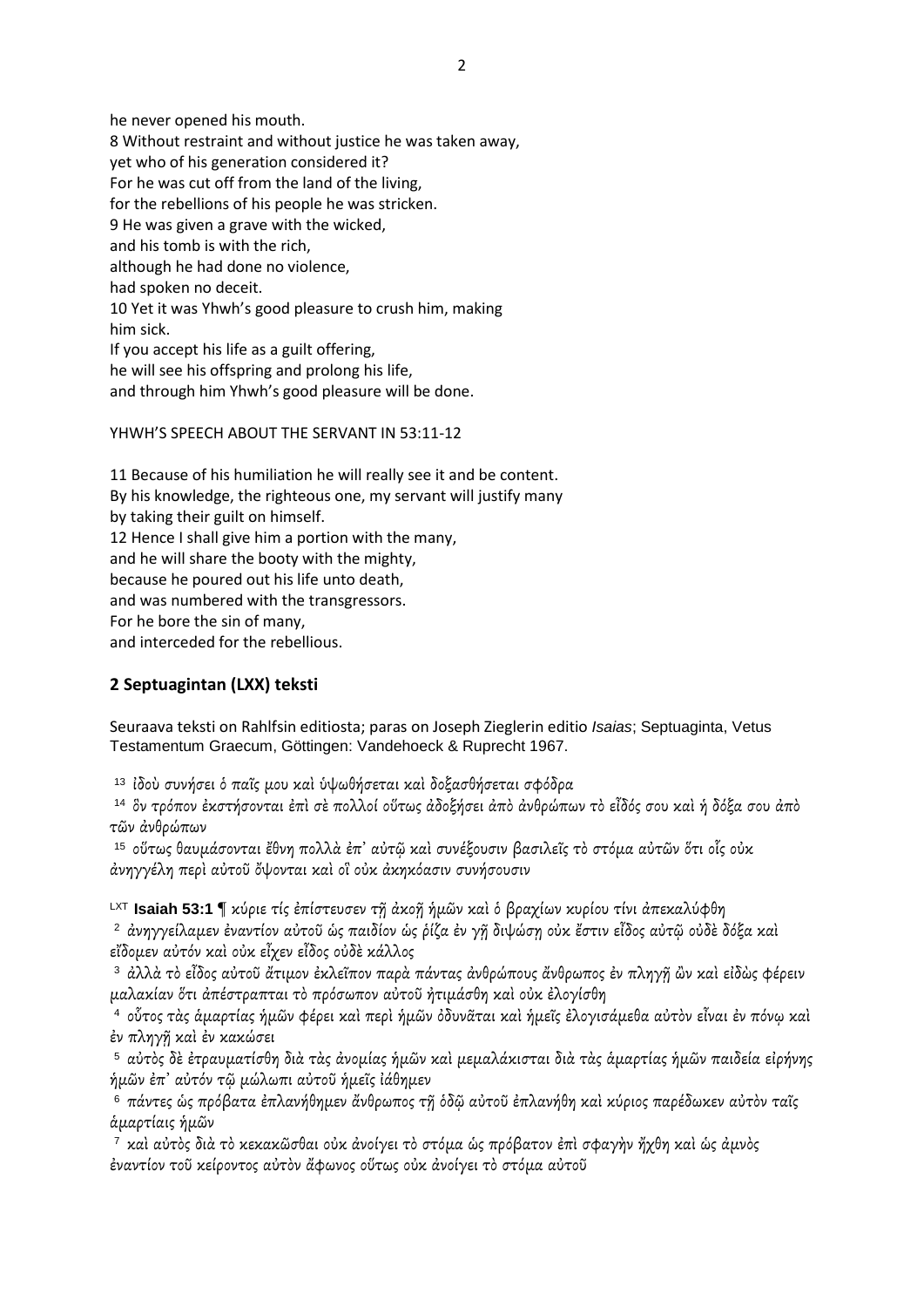<sup>8</sup> ἐν τῆ ταπεινώσει ἡ κρίσις αὐτοῦ ἤρθη τὴν γενεὰν αὐτοῦ τίς διηγήσεται ὅτι αἴρεται ἀπὸ τῆς γῆς ἡ ζωὴ αὐτοῦ ἀπὸ τῶν ἀνομιῶν τοῦ λαοῦ μου ἤχθη εἰς θάνατον

<sup>9</sup> καὶ δώσω τοὺς πονηροὺς ἀντὶ τῆς ταφῆς αὐτοῦ καὶ τοὺς πλουσίους ἀντὶ τοῦ θανάτου αὐτοῦ ὅτι ἀνομίαν οὐκ ἐποίησεν οὐδὲ εὑρέθη δόλος ἐν τῷ στόματι αὐτοῦ

<sup>10</sup>καὶ κύριος βούλεται καθαρίσαι αὐτὸν τῆς πληγῆς ἐὰν δῶτε περὶ ἁμαρτίας ἡ ψυχὴ ὑμῶν ὄψεται σπέρμα μακρόβιον καὶ βούλεται κύριος ἀφελεῖν

<sup>11</sup>ἀπὸ τοῦ πόνου τῆς ψυχῆς αὐτοῦ δεῖξαι αὐτῷ φῶς καὶ πλάσαι τῇ συνέσει δικαιῶσαι δίκαιον εὖ δουλεύοντα πολλοῖς καὶ τὰς ἁμαρτίας αὐτῶν αὐτὸς ἀνοίσει

<sup>12</sup>διὰ τοῦτο αὐτὸς κληρονομήσει πολλοὺς καὶ τῶν ἰσχυρῶν μεριεῖ σκῦλα ἀνθ᾽ ὧν παρεδόθη εἰς θάνατον ἡ ψυχὴ αὐτοῦ καὶ ἐν τοῖς ἀνόμοις ἐλογίσθη καὶ αὐτὸς ἁμαρτίας πολλῶν ἀνήνεγκεν καὶ διὰ τὰς ἁμαρτίας αὐτῶν παρεδόθη

Käännös (NETS: [http://ccat.sas.upenn.edu/nets/edition\)](http://ccat.sas.upenn.edu/nets/edition) 13 See, my servant shall understand and he shall be exalted and glorified exceedingly. 14 Just as many shall be astonished at you so shall your appearance be without glory from men and your glory be absent from the men— 15 so shall many nations be astonished at him, and kings shall shut their mouth, because those who were not informed about him shall see and those who did not hear shall understand.

# 53

Lord, who has believed our report? And to whom has the arm of the Lord been revealed? 2 He grew up before him like a child, like a root in a thirsty land; he has no form or glory, and we saw him, and he had no form or beauty. 3 But his form was without honor, failing beyond all men, a man being in calamity and knowing how to bear sickness; because his face is turned away, he was dishonored and not esteemed. 4 This one bears our sins and suffers pain for us, and we accounted him to be in trouble and calamity and ill-treatment. 5 But he was wounded because of our acts of lawlessness and has been weakened because of our sins; upon him was the discipline of our peace; by his bruise we were healed 6 All we like sheep have gone astray; a man has strayed in his own way, and the Lord gave him over to our sins. 7 And he, because he has been ill-treated, does not open his mouth; like a sheep he was led to the slaughter, and as a lamb is silent before the one shearing it, so he does not open his mouth. 8 In his humiliation his judgment was taken away. Who will describe his generation? Because his life is being taken from the earth, he was led to death on account of the acts of lawlessness of my people. 9 And I will give the wicked for his burial and the rich for his death,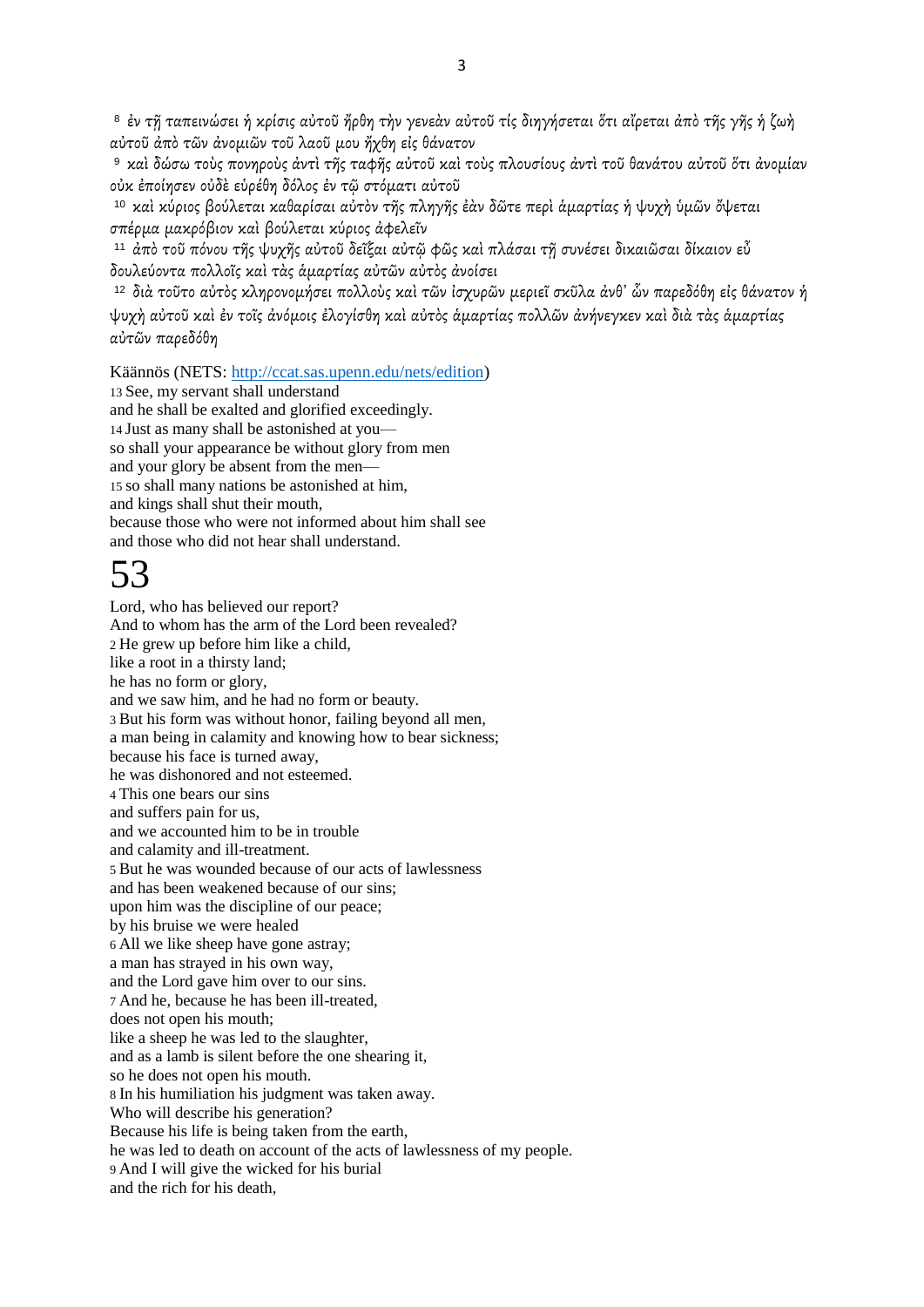because he committed no lawlessness, nor was deceit found in his mouth. 10 And the Lord desires to cleanse him from his blow. If you offer for sin, your soul shall see a long-lived offspring. And the Lord wishes to take away 11 from the pain of his soul, to show him light and fill him with understanding, to justify a righteous one who is well subject to many, and he himself shall bear their sins. 12 Therefore he shall inherit many, and he shall divide the spoils of the strong, because his soul was given over to death, and he was reckoned among the lawless, and he bore the sins of many, and because of their sins he was given over.

Apostoilisen isän Kleemensin kirjeessä (1 Kleem 16) on lainattu Jes 53:1-12, ja siinä on pieniä poikkeamia Septuagintan tekstiin.

<sup>3</sup>Κύριε τίς ἐπίστευσεν τῇ ἀκοῇ ἡμῶν καὶ ὁ βραχίων κυρίου τίνι ἀπεκαλύφθη ἀνηγγείλαμεν ἐναντίον αὐτοῦ ὡς παιδίον ὡς ῥίζα ἐν γῇ διψώσῃ οὐκ ἔστιν αὐτῷ εἶδος οὐδὲ δόξα καὶ εἴδομεν αὐτόν καὶ οὐκ εἶχεν εἶδος οὐδὲ κάλλος ἀλλὰ τὸ εἶδος αὐτοῦ ἄτιμον ἐκλεῖπον παρὰ τὸ εἶδος τῶν ἀνθρώπων ἄνθρωπος ἐν πληγῇ ὢν καὶ πόνῳ καὶ εἰδὼς φέρειν μαλακίαν ὅτι ἀπέστραπται τὸ πρόσωπον αὐτοῦ ἠτιμάσθη καὶ οὐκ ἐλογίσθη <sup>4</sup>οὗτος τὰς ἁμαρτίας ἡμῶν φέρει καὶ περὶ ἡμῶν ὀδυνᾶται καὶ ἡμεῖς ἐλογισάμεθα αὐτὸν εἶναι ἐν πόνῳ καὶ ἐν πληγῇ καὶ ἐν κακώσει

<sup>5</sup>αὐτὸς δὲ ἐτραυματίσθη διὰ τὰς ἁμαρτίας ἡμῶν καὶ μεμαλάκισται διὰ τὰς ἀνομίας ἡμῶν παιδεία εἰρήνης ἡμῶν ἐπ᾽ αὐτόν τῷ μώλωπι αὐτοῦ ἡμεῖς ἰάθημεν

<sup>6</sup>πάντες ὡς πρόβατα ἐπλανήθημεν ἄνθρωπος τῇ ὁδῷ αὐτοῦ ἐπλανήθη

<sup>7</sup>καὶ κύριος παρέδωκεν αὐτὸν ὑπὲρ τῶν ἁμαρτιῶν ἡμῶν καὶ αὐτὸς διὰ τὸ κεκακῶσθαι οὐκ ἀνοίγει τὸ στόμα ὡς πρόβατον ἐπὶ σφαγὴν ἤχθη καὶ ὡς ἀμνὸς ἐναντίον τοῦ κείραντος ἄφωνος οὕτως οὐκ ἀνοίγει τὸ στόμα αὐτοῦ ἐν τῇ ταπεινώσει ἡ κρίσις αὐτοῦ ἤρθη

<sup>8</sup> τὴν γενεὰν αὐτοῦ τὶς διηγήσεται ὅτι αἴρεται ἀπὸ τῆς γῆς ἡ ζωὴ αὐτοῦ

<sup>9</sup> άπὸ τῶν ἀνομιῶν τοῦ λαοῦ μου ἥκει εἰς θάνατον

<sup>10</sup>καὶ δώσω τοὺς πονηροὺς ἀντὶ τῆς ταφῆς αὐτοῦ καὶ τοὺς πλουσίους ἀντὶ τοῦ θανάτου αὐτοῦ ὅτι ἀνομίαν οὐκ ἐποίησεν οὐδὲ εὑρέθη δόλος ἐν τῷ στόματι αὐτοῦ καὶ κύριος βούλεται καθαρίσαι αὐτὸν τῆς πληγῆς <sup>11</sup> ἐὰν δῶτε περὶ ἁμαρτίας ἡ ψυχὴ ὑμῶν ὄψεται σπέρμα μακρόβιον

<sup>12</sup> καὶ κύριος βούλεται ἀφελεῖν ἀπὸ τοῦ πόνου τῆς ψυχῆς αὐτοῦ δεῖξαι αὐτῷ φῶς καὶ πλάσαι τῇ συνέσει δικαιῶσαι δίκαιον εὖ δουλεύοντα πολλοῖς καὶ τὰς ἁμαρτίας αὐτῶν αὐτὸς ἀνοίσει

<sup>13</sup>διὰ τοῦτο αὐτὸς κληρονομήσει πολλοὺς καὶ τῶν ἰσχυρῶν μεριεῖ σκῦλα ἀνθ᾽ ὧν παρεδόθη εἰς θάνατον ἡ ψυχὴ αὐτοῦ καὶ ἐν τοῖς ἀνόμοις ἐλογίσθη

<sup>14</sup>καὶ αὐτὸς ἁμαρτίας πολλῶν ἀνήνεγκεν καὶ διὰ τὰς ἁμαρτίας αὐτῶν παρεδόθη (1Cl 16:3-14 APF)

### **3 Salomon Viisaus (VT:n apokryfikirja) 2:1-5:23**

Käännös (NETS: [http://ccat.sas.upenn.edu/nets/edition\)](http://ccat.sas.upenn.edu/nets/edition)

# $\mathcal{D}_{\mathcal{L}}$

For they did not reason rightly and said among themselves: "Short and sorrowful is our life,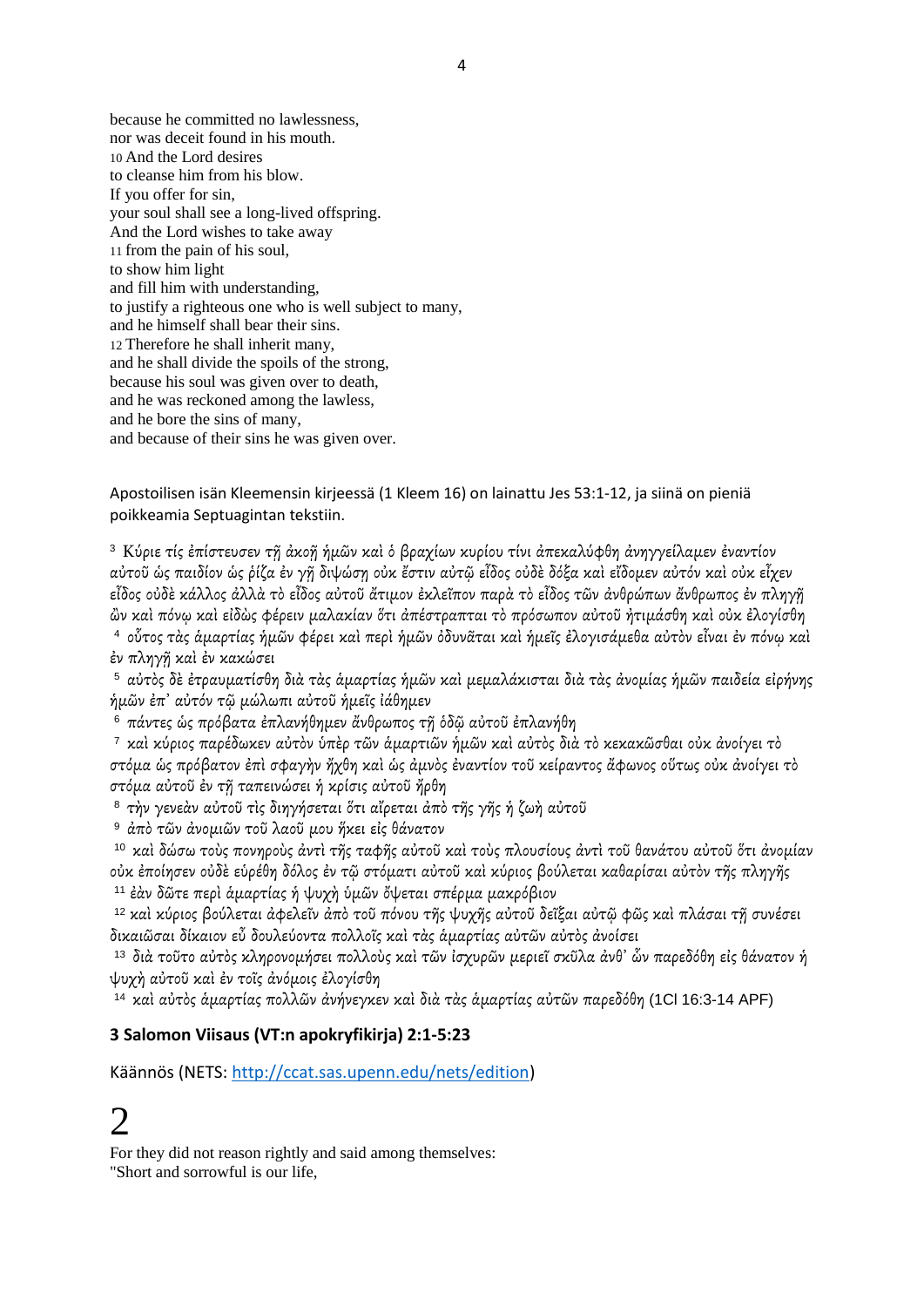and there is no remedy when a human being dies, and no one is known who has returned from Hades. 2 Because we came into being by chance and hereafter we shall be as though we had never existed, because the breath in our nostrils is smoke and reason is a spark within the beating of our hearts, 3 when it is extinguished, the body will turn to ashes, and the spirit will be dispersed as thin air. 4 And our name will be forgotten in time, and no one will remember our deeds; our life will pass away as the traces of a cloud and will be scattered as mist that is chased by the rays of the sun and weighed down by its heat. 5 For our allotted time is the passing of a shadow, and there is no putting back of our death, because it has been sealed and no one turns it back. 6 "Come, therefore, let us enjoy the good things that exist, and let us make good use of the creation as in youth; 7 let us take our fill of costly wine and perfumes, and let no flower of spring pass us by. 8 Let us crown ourselves with rosebuds before they are withered. 9 Let none of us be without share in our revelry; everywhere let us leave signs of enjoyment, because this is our portion and this our lot. 10 Let us oppress the righteous poor man; let us not spare the widow nor have any regard for the hairs, gray with long years, of the old man. 11 But let our strength be the standard of what righteousness is, for what is weak is proved to be useless. 12 "Let us lie in wait for the righteous man, because he is inconvenient to us, and he opposes our actions and reproaches us for sins against the law and ascribes to us sins against our training. 13 He professes to have divine knowledge and calls himself a child of the Lord; 14 he has become a reproof to us of our thoughts; (15) he is a burden to us even to see, 15 because his life is unlike that of others and his behavior is different. 16 We are considered by him to be base, and he keeps distant from our ways as from uncleanness. He calls the last end of the righteous happy and boasts that God is his father. 17 Let us see if his words are true, and let us test what will happen at the end of his life; 18 for if the righteous man is a divine son, he will help him and will rescue him from the hand of those who oppose him. 19 Let us afflict him with insult and torture, that we may learn how reasonable he is and may put his forbearance to the test. 20 Let us condemn him to a shameful death, for, according to his words, he will be watched over." 21 Thus they reasoned, but they were led astray, for their wickedness blinded them,

22 and they did not know divine mysteries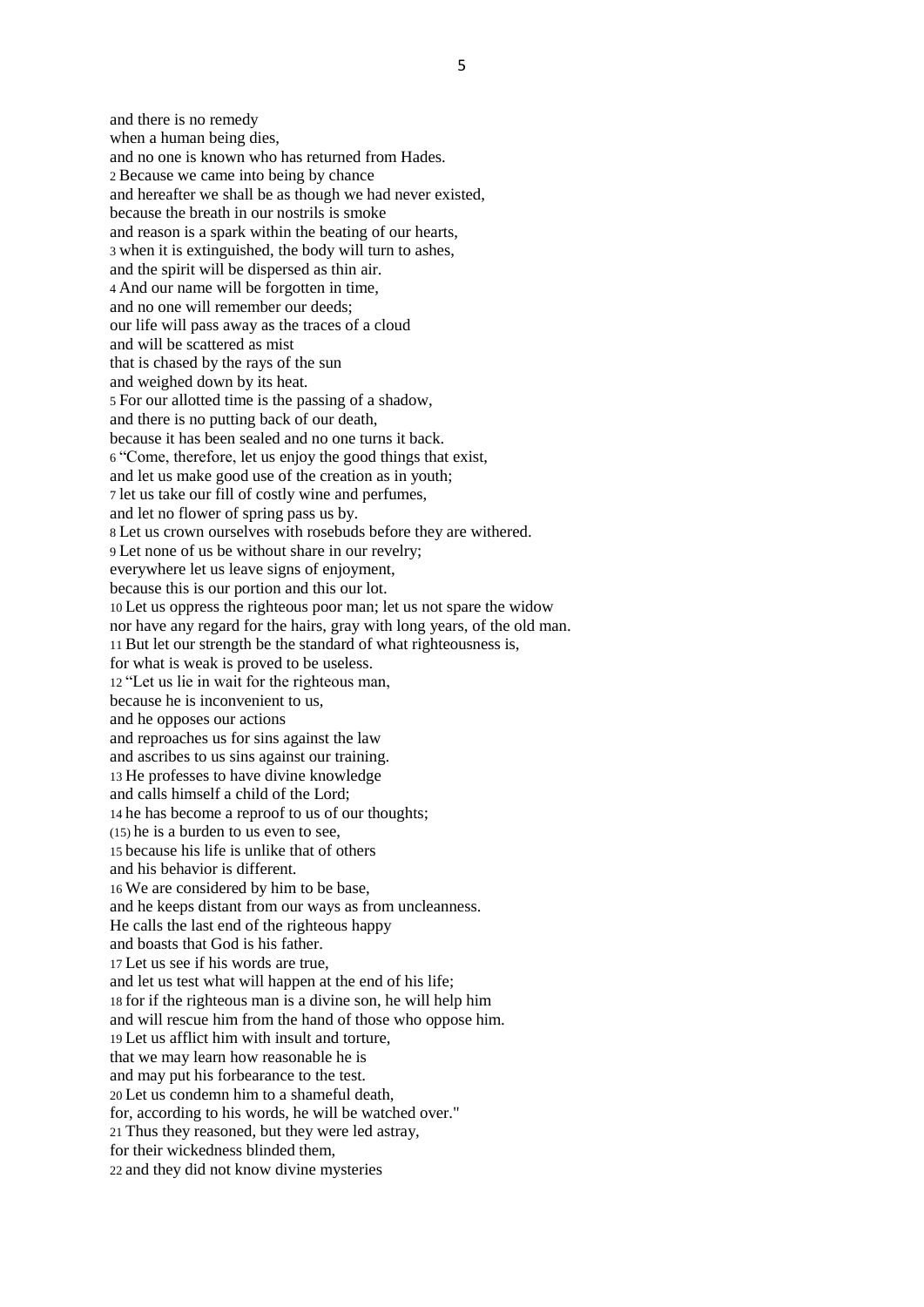nor hoped for the wages of holiness nor recognized the reward for blameless souls. 23 Because God created human beings for incorruption and made them the image of his own nature, 24 but through the envy of the devil death entered the world, and those who belong to his party experience it.

# 3

But the souls of the righteous are in the hand of God, and no torment will ever touch them. 2 In the eyes of the foolish they seemed to have died, and their departure was considered to be suffering, 3 and their going from us to be destruction, but they are at peace. 4 For even if in the sight of human beings they were punished, their hope is full of immortality, 5 and having been disciplined a little, they will be greatly benefited, because God tested them and found them worthy of himself; 6 as gold in the furnace, he tested them, and as a sacrificial whole burnt offering, he accepted them. 7 And in the time of their visitation they will shine out, and as sparks through the stubble, they will run about. 8 They will judge nations and rule over peoples, and the Lord will be king over them for ever. 9 Those who trust in him will understand truth, and the faithful will remain with him in love, because grace and mercy are upon his holy ones, and he watches over his chosen ones. 10 But the impious will receive punishment in accordance with the way they reasoned, those who neglected the righteous person and revolted from the Lord— 11 for the one who disdains wisdom and instruction is wretched and their hope is vain, and their labors are unprofitable, and their deeds useless; 12 their wives are foolish, and their children evil; (13) their offspring accursed. 13 Because blessed is the barren woman who is undefiled, she who has not known intercourse that involved transgression, for she will have fruit at the visitation of souls. 14 And blessed is the eunuch who has done no lawless deed with his hands nor thought evil things against the Lord, for special favor will be given him for his faithfulness, and a very delightful lot in the shrine of the Lord. 15 For the fruit of good labors is renowned, and the root of understanding does not fail. 16 But the children of adulterers will not reach maturity, and the offspring of unlawful intercourse will perish. 17 Even if they live long, they will be held of no account, and finally their old age will be without honor; 18 if they die early, they will have no hope nor comfort on the day of decision, 19 for the end of an unrighteous generation is grievous.

## $\varDelta$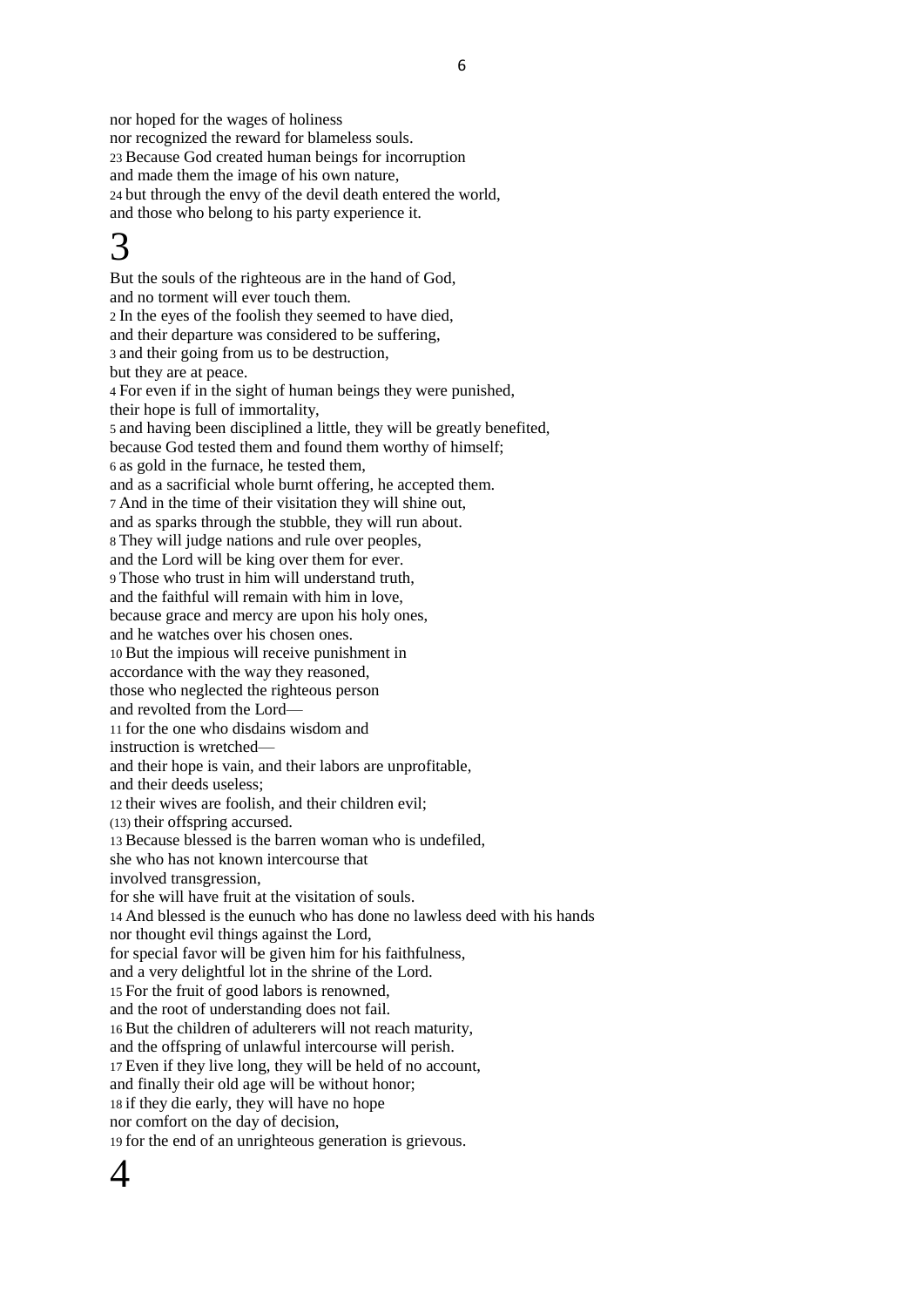Better is childlessness with virtue, for in the memory of it is immortality, because it is recognized both by God and by human beings. 2 When it is present, they imitate it, and they long for it when it has gone, and through all time it marches wearing the crown, having won the victory in the contest for the prizes that are undefiled. 3 But the prolific brood of the impious will be of no use, and illegitimate seedlings from them will not strike deep root or take firm hold; 4 for even if for a time they sprout and produce branches, growing unstable, they will be shaken by the wind, and by the force of the winds uprooted. 5 The branches will be broken off before they come to maturity, and their fruit will be useless, too unripe to eat and fit for nothing. 6 For children born of unlawful intercourse are witness of evil against their parents when they are examined. 7 But the righteous, even if they die prematurely, will be at rest. 8 For an honored old age does not consist in length of time, nor is it measured by number of years, 9 but understanding is gray hair for human beings, and a spotless life is ripe old age. 10 One who became well-pleasing to God was beloved, and, while living amongst sinners, was taken; 11 he was seized in order that wickedness should not affect his understanding or guile deceive his soul. 12 For the fascination of wickedness obscures the things that are good, and roving desire undermines an innocent mind. 13 But being perfected in a short time, he fulfilled long years; 14 for his soul was pleasing to the Lord, therefore he hastened from the midst of evil. (15) But the peoples saw and did not understand nor take such a thing to heart, 15 [that grace and mercy are upon his chosen ones and he watches over his holy ones.] 16 But the righteous who are dead will condemn the impious who are living, and youth that is quickly made perfect, the prolonged old age of the unrighteous, 17 for they will see the end of the wise and will not understand what the Lord planned for them and for what he kept them safe. 18 They will see and will be contemptuous, but the Lord will laugh them to scorn. 19 And after this they will become dishonored corpses and an object of outrage amongst the dead for ever, (19) because he will dash them speechless to the ground and shake them from the foundations, and they will be left utterly dry and barren and will be in anguish, and the memory of them will perish. 20 And they will come with dread at the reckoning of their sins,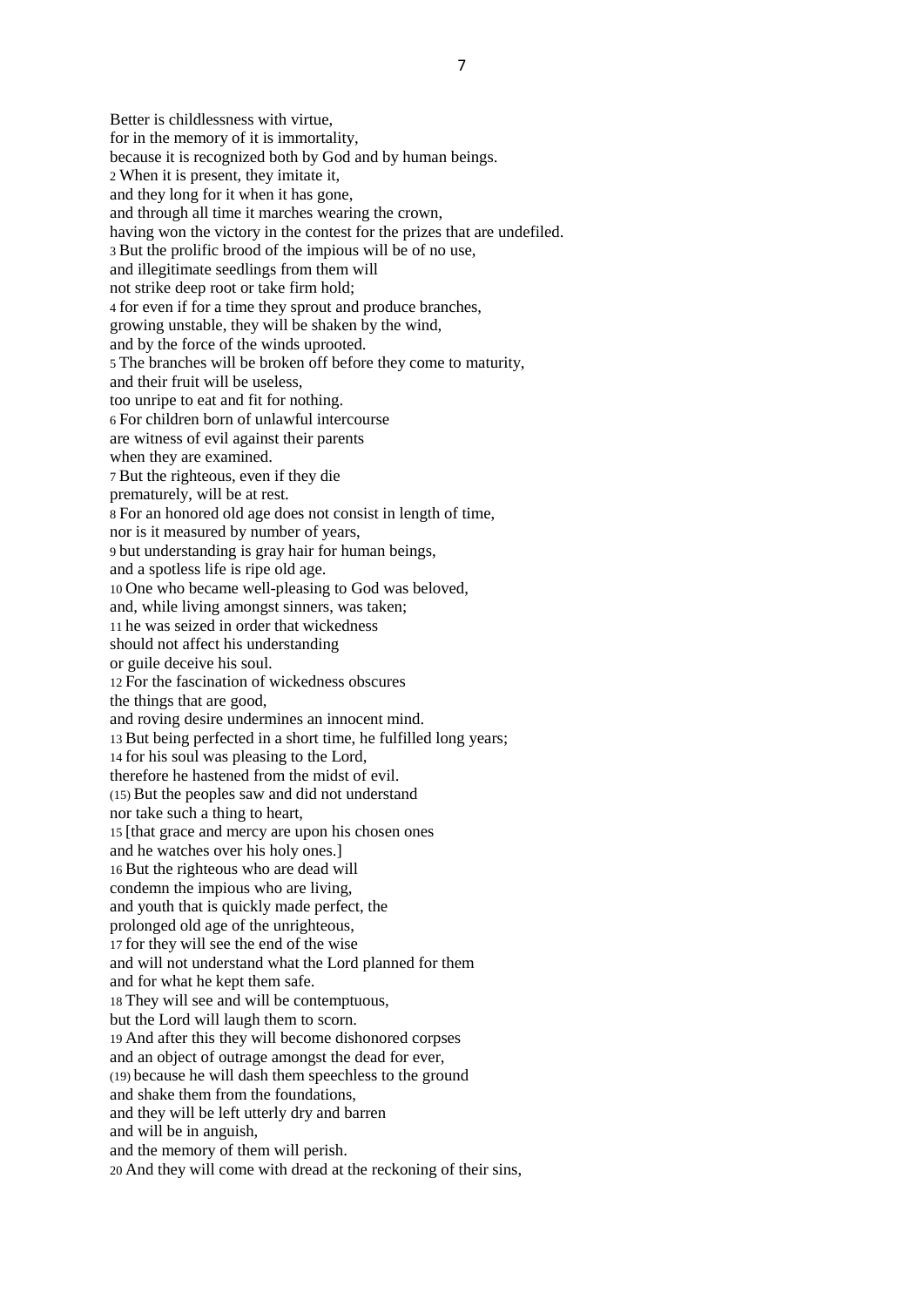and their lawless deeds will convict them to their face.

# 5

Then the righteous will stand with great confidence in the presence of those who have afflicted them and those who make light of their labors. 2 When they see them, they will be troubled with terrible fear and will be amazed at the unexpected salvation of the righteous. 3 Repenting, they will say amongst themselves (and through distress of spirit will groan): 4 "These are they whom we once held in derision and as a byword of reproach—we fools! We thought their life to be folly and their end to be without honor. 5 How have they been counted amongst divine sons, and how is their lot amongst the holy ones? 6 Surely we strayed from the way of truth, and the light of righteousness did not shine on us, and the sun did not rise on us. 7 We were entangled in the thorns of lawlessness and destruction and journeyed through trackless wastes, but the way of the Lord we did not know. 8 What has our arrogance profited us? And what good has our boasted wealth brought us? 9 "All those things have passed away like a shadow and like a rumor that runs by, 10 like a ship that passes through the billowy water, of which, when it is has gone by, no trace can be found, no track of its keel in the billows, 11 or, as when a bird flies through the air, no evidence of its passage is found, but the light air, lashed by the beat of its pinions and pierced by its violent rush, is traversed by the movement of its wings, and afterwards no sign of its coming is found there, 12 or as, when an arrow is shot at a target, the air, thus cut through, immediately comes together so that no one knows its pathway, 13 so we, as soon as we were born, ceased to be, and we had no sign of virtue to show but were consumed in our wickedness." 14 Because the hope of the impious is as dust that is carried by the wind and as light frost that is driven away by a hurricane, and it is scattered like smoke by the wind and passes like the remembrance of a guest who stays for only one day. 15 But the righteous live for ever, and in the Lord is their reward, and the care of them with the Most High. 16 Therefore they will receive a glorious crown and a beautiful diadem from the hand of the Lord, because with his right hand he will protect them and with his arm he will shield them. 17 He will take his zeal as his whole armor and make creation his weapons for vengeance on his enemies;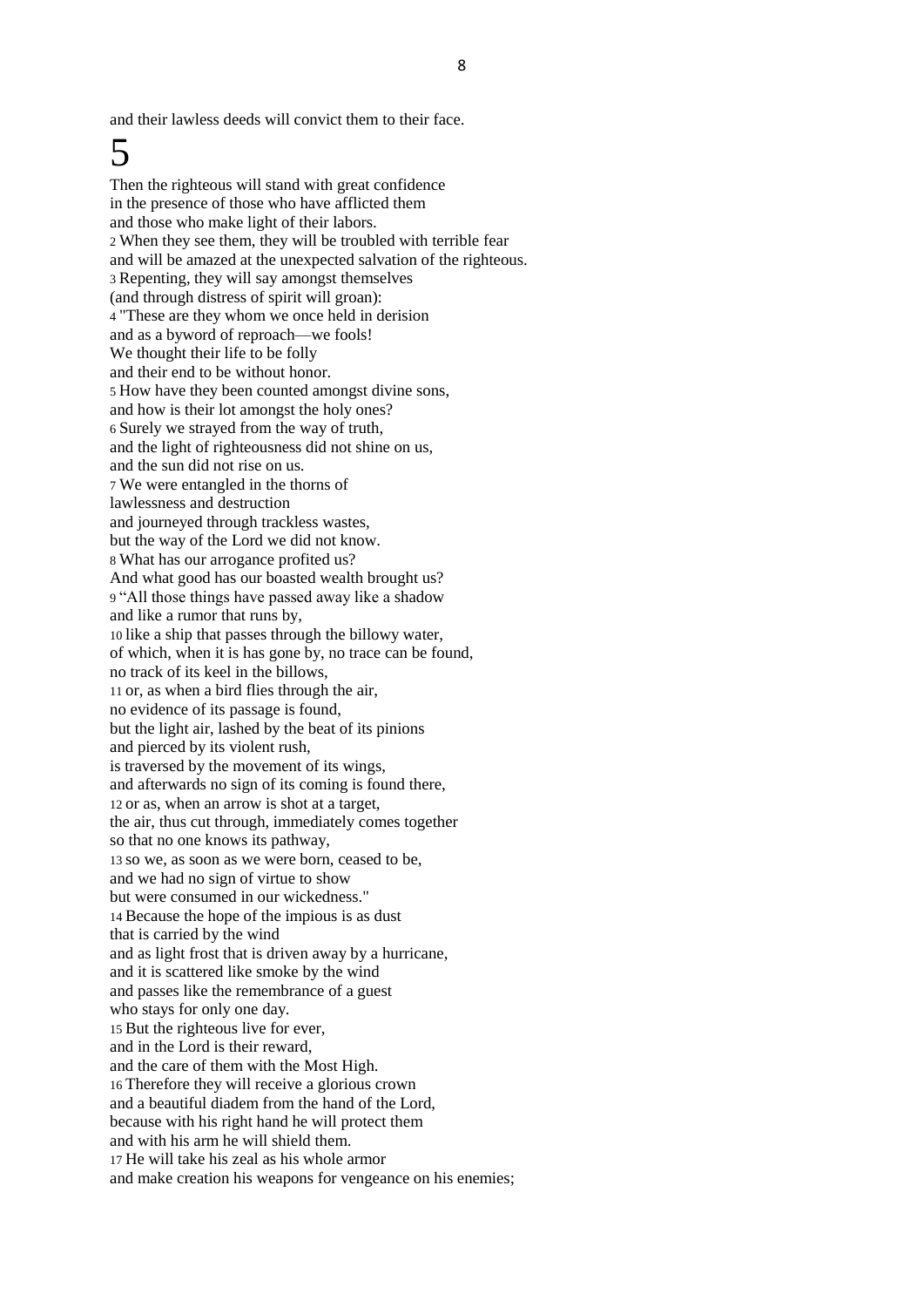18 he will put on righteousness as a breastplate and wear impartial justice as a helmet; 19 he will take holiness as an invincible shield 20 and will sharpen stern anger for a sword, and creation will fight with him against those without sense. 21 Well-aimed shafts of lightning will fly out and from the clouds, as from a well-drawn bow, will leap to the target, 22 and hailstones full of wrath will be hurled as from a catapult; the water of the sea will rage against them, and rivers will overwhelm them relentlessly; 23 a mighty wind will rise against them and like a hurricane will winnow them away. And lawlessness will make the whole earth a desert, and evil-doing will overturn the thrones of rulers.

#### **4 Targum (arameankielinen) Jesaja käännös**

Käännös on teoksesta: B. Chilton, *The Isaiah Targum* (The Aramaic Bible 11, Wilmington: Glazier 1987)103-105.

52:13 Behold, my servant, *the Messiah*, shall prosper, he shall be exalted and *increase*, and shall be very *strong*. 52:14 *Just* as *the house of Israel hoped for him many days* – *their* appearance *was so dark5 among the peoples*, and *their aspect* beyond that of *the* sons of men – 52:15 so he shall *scatter* many *peoples*; kings shall *be silent* because of

him, *they shall place their hands upon* their mouth; for *things* which ha*ve* not been told to them they have seen, and that which they have not heard they have understood.

53:1 Who has believed *this* our *report*? And to whom has *the strength of* the *mighty* arm of the LORD been so revealed?

53:2 And *the righteous6 shall be exalted* before him, *behold*, like *tufts which sprout*, and like *a tree which sends its* root*s by streams of waters, so holy generations will increase on the* land *which was needing him; his appearance is* not *a common appearance* and *his fearfulness is* not *an ordinary fearfulness*, and *his brilliance will be holy brilliance*, that *everyone who* look*s* at him will *consider* him.

53:3 *Then the glory of all the kingdoms will be for contempt* and *cease*7; *they will be faint and mournful, behold, as* a man of sorrows and *appointed for* sickness*es*; and as when *the face of the Shekinah was taken up from us, they are* despised and not esteemed.

53:4 *Then* he *will beseech concerning our sins* and our *iniquities for his sake will be forgiven*; yet we *were* esteem*ed wounded*, smitten *before the LORD* and afflicted.

53:5 And he *will build the sanctuary which was profaned* for our *sins, handed over* for our iniquities; and *by his teaching his* peace *will increase* upon *us*, and in *that we attach ourselves to his words our sins will be forgiven* us.

53:6 All we like sheep have *been scattered*; we have *gone into exile*, every one his own way; and *before* the LORD *it was a pleasure* to forgive the *sins* of us all *for his sake*.

53:7 He *beseeches*, and he *is answered*, and *before* he open*s* his mouth *he is accepted; the strong ones of the peoples he will hand over* like a lamb to the *sacrifice*, and like a ewe *which* before its shearers is dumb, so *there is* not *before him one who* open*s* his mouth, *or speaks a saying*.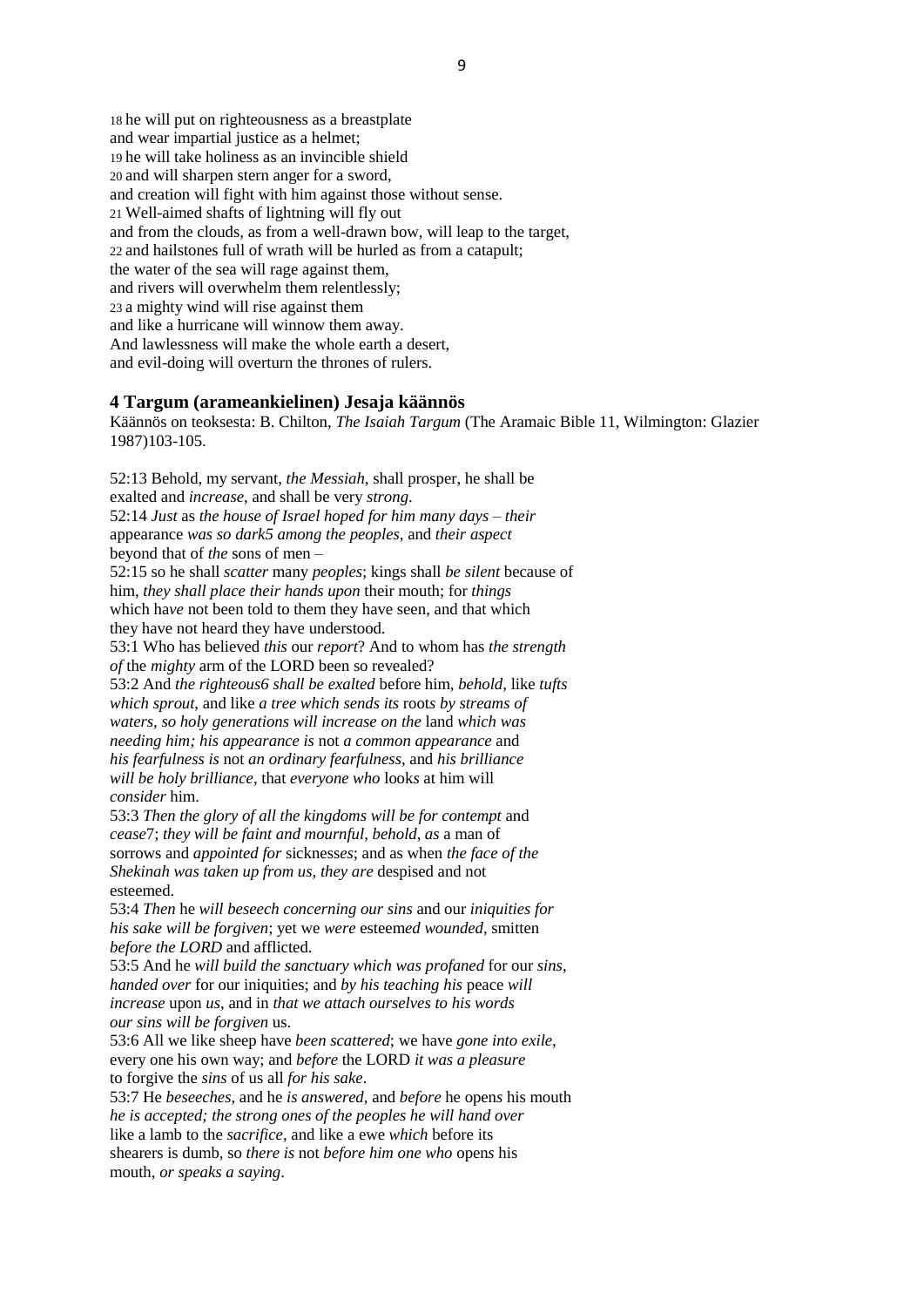53:8 From *bonds* and *retribution* he *will bring our exiles near; the wonders which will be done for us in his days*, who *will be able to recount*? For he *will take away the rule of the Gentiles* from the land of *Israel; the sins which* my people *sinned he will cast on to them*. 53:9 And he *will hand over the* wicked *to Gehenna* and *those* rich *in possessions which they robbed to the* death *of the corruption, lest those who commit sin be established*, and *speak of possessions* with *their* mouth. 53:10 Yet *before* the LORD *it was a pleasure to refine* and *to cleanse the remnant of his people, in order to purify their* soul *from sins; they* shall see *the kingdom of their Messiah, they shall increase sons and daughters, they* shall prolong days; *those who perform the law of* the LORD shall prosper in his *pleasure*; 53:11 from *the slavery of the Gentiles he shall deliver their* soul, *they* shall see *the retribution of their adversaries. They shall* be satisfied *with the plunder of their kings*; by his *wisdom* shall *he* make *innocents* to be accounted *innocent, to subject* many *to the law*; and he shall *beseech concerning* their *sins*. 53:12 Then I will divide him *the plunder of* many *peoples*, and he shall divide the spoil, *the possessions of* strong *fortresses*; because he *handed over* his soul to the death, and *subjected the rebels to the law*; yet he *will beseech concerning* the *sins* of many, and *to the rebels it shall be forgiven for him.*

#### **5 Paavalin kerygma (1 Kor 15:1-13) ja Jesaja 53**

Temppelin uhriteologia on vaikuttanut Jesajan kirjan 53 luvun profetian sanamuotoihin. Tekstin mukaan Herran kärsivä palvelija viedään kuin lammas teuraaksi. Hänen kuolemansa voi kuitenkin sovitusuhrina (Jes 53:10) pelastaa ne, jotka tunnustuvat palvelijan tulleen haavoitetuksi "meidän tähtemme." Teksti muokkasi radikaalilla tavalla kristillisen seurakunnan itseymmärrystä. Uhriteologian keskus ei ollut enää Jerusalemin temppelissä vietettävät jumalanpalvelusmenot, vaan sanoma Jeesuksesta, joka Golgatalla on kuollut "kansan syntien puolesta" (Jes 53:8). Lisäksi sanoma tästä tulee saattaa kaikkien kansojen ja kuninkaiden tietoon (Jes 52:14-15).

Jeesuksen ylösnousemuksen jälkeen kristillinen sanoma alkoi levitä ja sen keskeinen sisältö muotoiltiin Jesaja 53:n pohjalta. Paavali esittää varhaisen kristillisen missiosaarnan sisällön (1 Kor 15:1-7): "Veljet, minä palautan mieleenne sen evankeliumin, jonka olen julistanut teille. Te olette ottaneet sen vastaan ja pidätte siitä kiinni, ja sen avulla te myös pelastutte, jos säilytätte sen sellaisena kuin minä sen julistin; muuten olette turhaan tulleet uskoviksi. Ennen muuta annoin teille tiedoksi tämän, minkä itse olin saanut vastaanottaa: [1] *Kristus kuoli meidän syntiemme vuoksi*, niin kuin oli kirjoitettu, [2] *hänet haudattiin*, [3] *hänet herätettiin kuolleista kolmantena päivänä*, niin kuin oli kirjoitettu, ja [4] *hän ilmestyi* Keefakselle ja sitten niille kahdelletoista. Sen jälkeen hän ilmestyi samalla kertaa yli viidellesadalle veljelle, joista useimmat ovat yhä elossa, vaikka jotkut ovatkin jo nukkuneet pois. Tämän jälkeen hän ilmestyi Jaakobille ja sitten kaikille apostoleille." Paavali toteaa edelleen, että tämä saarna yhdistää kaikkia apostoleja ja se on uskon perusta (1 Kor 15:11): "Näin me siis julistamme, minä niin kuin hekin, ja näin te myös olette uskoneet."

Paavalin esittämän neliosaisen kristillinen saarna nousee Vanhan testamentin kirjoituksista, kuten kahdesti esitetty viittaus "kirjoitusten mukaan" ilmaisee. Taustalla on Jesajan kirjan luku 53, jonka yksityiskohtia on täydennetty muilla Vanhan testamentin teksteillä. Kristillisen saarnaan kaikkiin neljään osaan voidaan löytää hyvät vastineet Herran kärsivän palvelijan tekstistä.

[1] "*Kristus kuoli meidän syntiemme vuoksi*": Palvelijan kohtalona on kärsiä ja kuolla kansan syntien puolesta. Paavalin käyttämä kreikan ilmaisu "meidän syntiemme puolesta" (*hyper hamartōn hēmōn*) ei sellaisenaan esiinny Jesajan kirjan 53. luvun kreikankielisessä tekstissä (Septuagintassa). *Hyper*-prepositio on kuitenkin Kleemensin kirjeen Jesaja 53:n lainauksessa (1 Kleem 16:7). Tämä osoittaa sen, että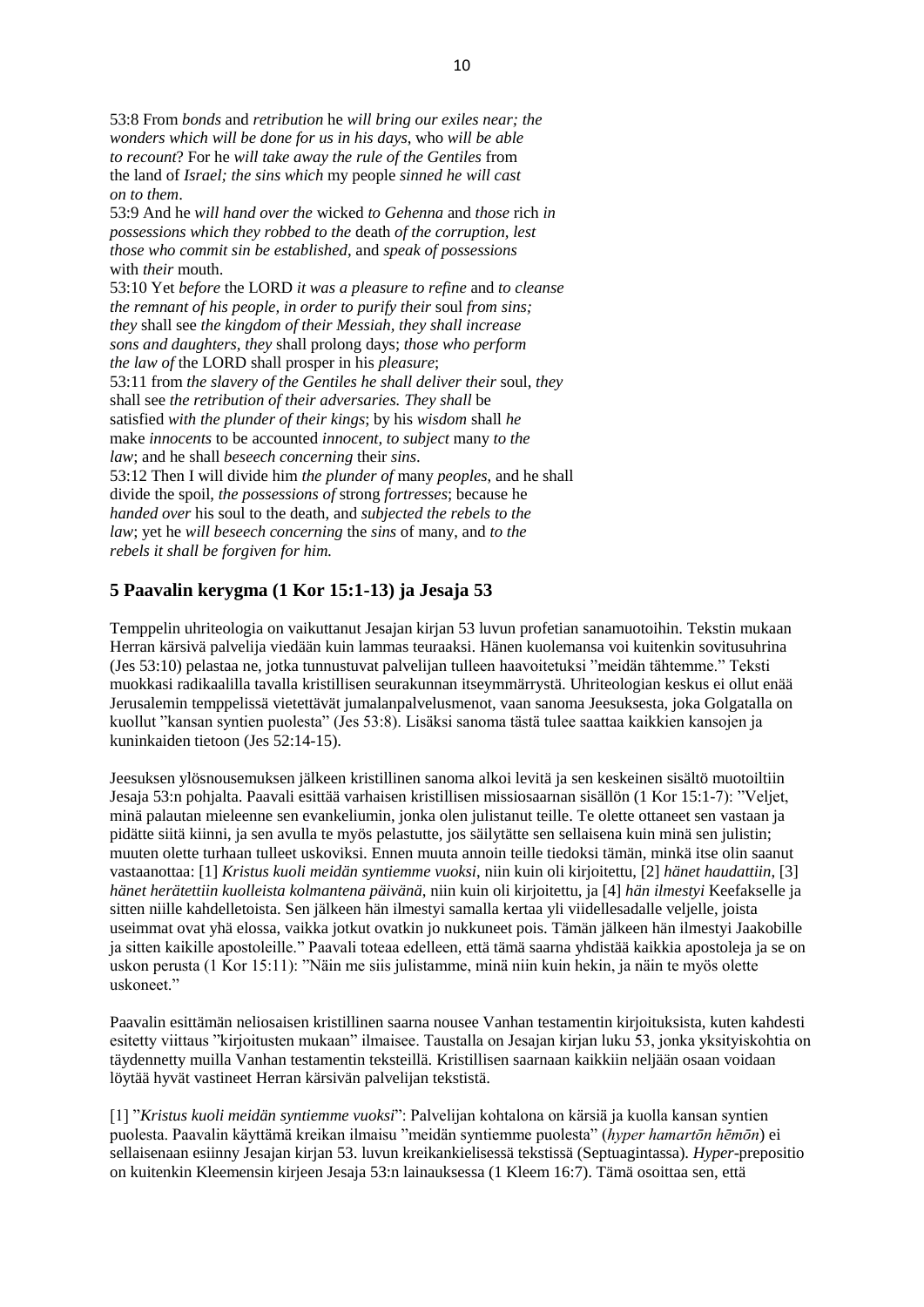prepositio *hyper* on mitä ilmeisemmin ollut varhaisissa kreikankielisissä käännöksissä, jotka kristityt ovat tehneet suoraan heprean tekstistä. Näin ollen Paavalin välittämää varhaista traditiota voidaan pitää Jesaja 53:n heprean tekstin pohjalta syntyneeksi. Ilmaisuja, joiden mukaan palvelija kärsii "meidän syntiemme tähden" on lukuisia: "hän kantoi meidän kipumme, otti taakakseen meidän sairautemme" (4); "meidän rikkomuksemme olivat hänet lävistäneet ja meidän pahat tekomme hänet ruhjoneet; "hän kärsi rangaistuksen, jotta meillä olisi rauha, hänen haavojensa hinnalla me olemme parantuneet" (5); "Herra pani meidän kaikkien syntivelan hänen kannettavakseen" (6); "hänet lyötiin hengiltä kansansa rikkomusten tähden" (8); "heidän pahat tekonsa hän kantaa" (11); "hän otti kantaakseen monien synnit, hän pyysi pahantekijöilleen armoa" (12).

[2] "*hänet haudattiin*": Palvelija vangitaan ja hän joutuu rikollisten seuraan – kuten Jeesus ristinpuulla ryövärien rinnalla – ja hänet haudataan (8-9): "Hänet vangittiin, tuomittiin ja vietiin pois – kuka hänen kansastaan siitä välitti? Hänet syöstiin pois elävien maasta, hänet lyötiin hengiltä kansansa rikkomusten tähden. Hänet oli määrä haudata jumalattomien joukkoon. Rikkaan haudassa hän sai leposijansa. Koskaan hän ei ollut harjoittanut vääryyttä, eikä petos ollut noussut hänen huulilleen." Jeesuksen kohtalona olisi ollut joutua joukkohautaan rikollisten kanssa, mutta rikas juutalainen mies Joosef Arimatialainen luovutti hautapaikkansa Jeesuksen käyttöön.

[3] "*hänet herätettiin kuolleista kolmantena päivänä*": Jesajan kirjan luvussa 53 "me"-ryhmä pyytää Jumalalta (heprean tekstin mukaan): "Jos sinä panet hänen sielunsa sovitusuhriksi, hän saa nähdä sukunsa jatkuvan, hän elää kauan, ja Herran tahto täyttyy hänen kauttaan" (10). Qumranin ja Septuagintan lukutavoissa puhutaan siitä, kuinka palvelija kuolemansa jälkeen näkee valon. Valo on usein kuva elämästä, tässä tapauksessa ylösnousemuksesta: "Ahdistuksensa jälkeen hän näkee valon, ja Jumalan tunteminen ravitsee hänet" (11). Palvelija pääsee kuolemansa jälkeen suurten joukkoon. Tämä tulkittiin kristillisessä saarnassa Jeesuksen kunnia-asemaksi ylösnousemuksen jälkeen: "Minä annan hänelle paikan suurten joukossa, hän saa jakaa saalista mahtavien kanssa, koska hän antoi itsensä kuolemalle alttiiksi ja hänet luettiin rikollisten joukkoon" (12). Jeesuksen ylösnousemus tapahtui kolmantena päivänä "kirjoitusten mukaan". Missään kohtaa ei Jesajan kirjan 53 luvussa puhuta kolmannesta päivästä. Ilmeisesti varhaisessa kristillisessä traditiossa palvelijan kohtalon käänne kolmantena päivänä yhdistettiin toiseen Vanhan testamentin tekstiin, jossa "me"-ryhmä odottaa Jumalan pelastushistoriallista käännettä (Hoos 6:1- 3): "Tulkaa, palatkaamme Herran luo! Hän on raadellut, mutta hän myös parantaa, hän on lyönyt, mutta hän myös sitoo haavat. Vain päivä tai kaksi, ja hän virvoittaa meidät, *kolmantena päivänä hän nostaa meidät ylös, ja niin me saamme elää ja palvella häntä*. Ottakaamme opiksemme, pyrkikäämme tuntemaan Herra! Hän tulee, se on varmaa kuin aamun koitto. Hän tulee kuin sade, kuin kevätsade, joka kastelee maan." Opetuslasten toivo katosi Jeesuksen ristinkuoleman myötä, mutta se virkosi eloon hänen ylösnousemuksensa myötä.

[4] "*hän ilmestyi*": Palvelijasta sanotaan aivan aluksi (Jes 52:13): "Katso, minun palvelijani menestyy: hänestä tulee korkea, ylhäinen ja suuri." Sitten jatkossa puhutaan hänen kärsimyksestään (52:14) ja kuinka hän ilmestyy monille (52:15): "Mutta hän saattaa vielä ihmetyksiin kansat, *hänet nähdessään* kuninkaat mykistyvät, sillä sen, mitä heille ei koskaan kerrottu, sen *he saavat nähdä*, mistä he eivät ikinä ole kuulleet, sen he saavat nyt kokea." Kristityt näkivät tässä todistuksen siitä, kuinka Jeesus ilmestyi kuolemansa jälkeen monille.

Temppeliuhrien keskeisyys on kristillisessä julistuksessa korvattu evankeliumin saarnalla, joka synnyttää uskon Jeesukseen. Jeesuksen kuoleman merkitys on Heprealaiskirjeessä tulkittu yksityiskohtaisesti Tooran uhrilakien, erityisesti suuren sovituspäivän uhrirituaalin täyttymyksenä. Paavali kutsuu Jeesusta "armoistuimeksi" (hepr. *kapporet*, kreik. *hilasterion*) eli liitonarkun päälle olevaksi sovituspaikaksi. Lutherin valitsema käännösvastine "armoistuin" tai "armon valtaistuin" (*Gnadenstuhl*) juontaa juurensa Hepr 4:16:sta. Ilmeisesti jo Heprealaiskirjeen kirjoittaja on tehnyt tietoisen vaihtoehtokäännöksen vaikealle heprean termille *kapporet*. Vaihtoehtokäännöksen perustana on kaksi *kapporet*iin liitettyä teologista käsitettä. Ensinnäkin Vanha testamentti liittää Jumalaan usein epiteetin "hän, jonka valtaistuinta kerubit kannattavat" (1 Sam 4:4; 2 Sam 6:2; 2 Kun 19:15; Jes 37:16; Ps 80:2). *Kapporet* oli tehty kullasta ja siihen oli muotoiltu kaksi kerubia. Jumalan näkymättömän valtaistuimen uskottiin sijaitsevan liitonarkun päällä. Liitonarkun siirtyminen israelilaisten mukana merkitsi Jumalan läsnäoloa (4 Moos 10:33-36) ja sen saapuminen Israelin sotaleiriin uskottiin tuovan menestyksen sodassa (1 Sam 4). Toisaalta *kapporet* oli Suurena sovituspäivänä armollisen Jumalan ilmestymisen paikka (3 Moos 16:2): "Sano veljellesi Aaronille,